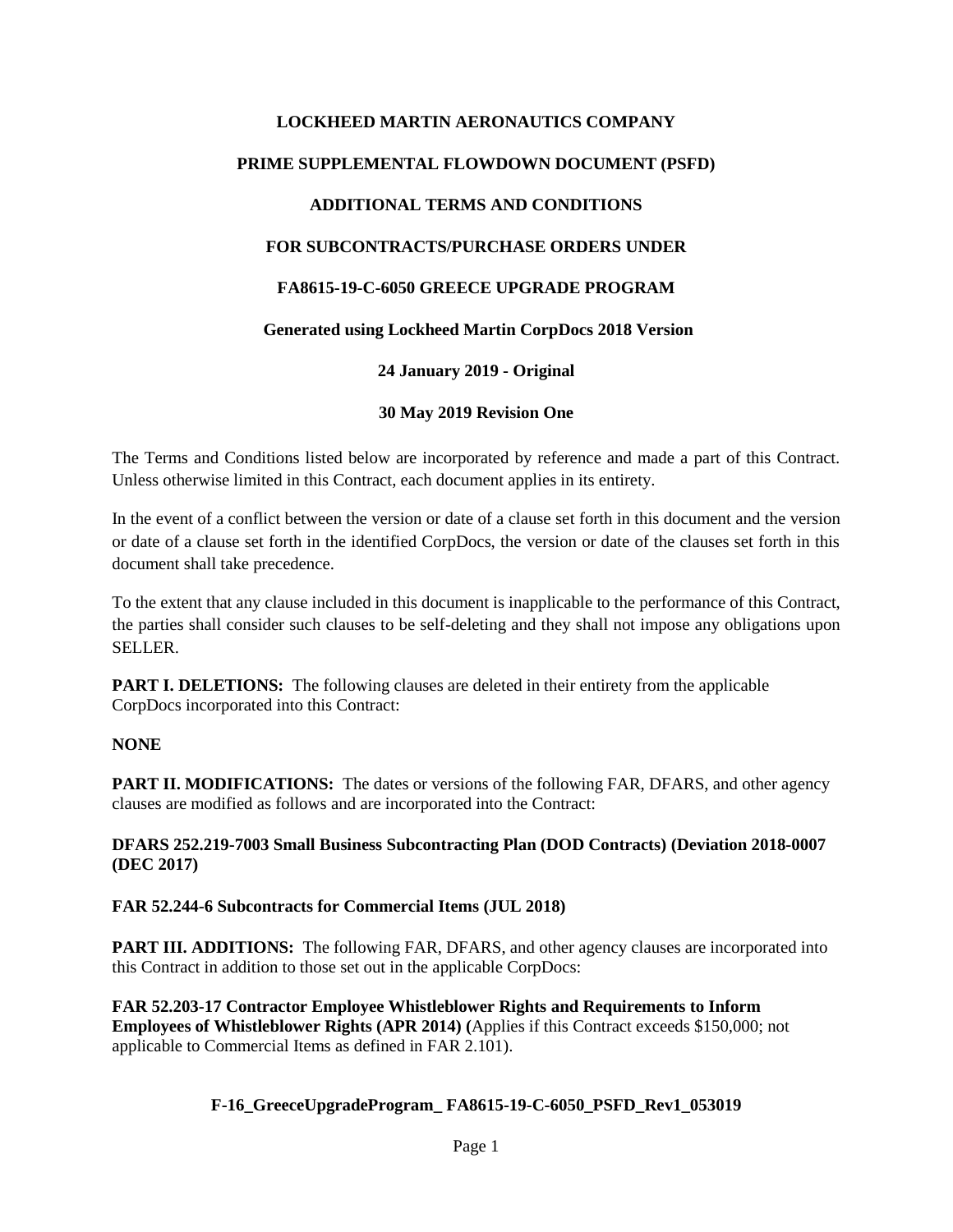**FAR 52.203-16 Preventing Personal Conflicts of Interest (DEC 2011)** (Applies if this Contract exceeds \$150,000 and if Seller's employees will perform acquisition functions closely associated with inherently governmental functions (i.e., instead of performance only by a self-employed individual). Not applicable to Commercial Items as defined in FAR 2.101)

**FAR 52.229-8 Taxes Foreign Cost-Reimbursement Contracts (MAR 1990)** (In paragraph (b), "Contracting Officer" and "Government of the United States" mean "Lockheed Martin". The blanks in paragraph (b) are completed with "Greece". Not applicable to Commercial Items as defined in FAR 2.101)

**FAR 52.233-3 Alternate I - Protest after Award (JUN 1985)** (Applies to cost reimbursement contracts. "Protest" means "protest under the prime contract," and "Contracting Officer" and "Government" mean "Lockheed Martin." "30 days" is changed to "20 days.")

**DFARS 252.208-7000 Intent to Furnish Precious Metals as Government-Furnished Material (DEC 1991)** (Applies if this Contract involves precious metals.)

**DFARS 252.225-7015 Restriction on Acquisition of Hand or Measuring Tools (JUN 2005)** (Applies if this Contract requires the delivery of hand or measuring tools.)

**DFARS 252.225-7027 Restriction on Contingent Fees for Foreign Military Sales (APR 2003)** (The reference to the clause in paragraph (a) means FAR 52.203-5. The blank in paragraph (b)(1) is completed with "the Government of Greece." Subparagraph (b)(2) is deleted.)

**DFARS 252.225-7028 Exclusionary Policies and Practices of Foreign Governments (APR 2003)** (Does not apply for Commercial Items as defined in FAR 2.101.)

**DFARS 252.228-7001 Ground and Flight Risk (JUN 2010)** (In paragraph (a)(1)(i) "this contract" means "the prime contract." The following is added at the beginning of the clause: "Communications between Seller and the Government shall be made through Lockheed Martin. Any equitable adjustment provided for this Clause shall be implemented in this Contract to the extent such adjustment is implemented in the prime contract." Subparagraphs (d)(2)(ii), (d)(3)(ii) and the last sentence of subparagraph  $(j)(2)$  are deleted. The provision of this clause relating to assumption of risk by the Government is not applicable to Seller unless this contract includes language stating the Government has agreed to assume such risk of loss. Does not apply for Commercial Items as defined in FAR 2.101.)

**DFARS 252.234-7004 Cost and Software Data Reporting System (NOV 2014)** (Applies if this Contract exceeds \$50,000,000. In paragraph (b), "Government" means "Lockheed Martin." Not applicable to Commercial Items as defined in FAR 2.101.)

**DFARS 252.237-7010 Prohibition on Interrogation of Detainees by Contractor Personnel (JUN 2013)** (Applies if this Contract requires Seller personnel to interact with detainees in the course of their duties.)

**DFARS 252.243-7002 Requests for Equitable Adjustment (DEC 2012)** (Applies if this Contract exceeds \$150,000. "Government" means "Lockheed Martin." Does not apply for Commercial Items as defined in FAR 2.101.)

### **F-16\_GreeceUpgradeProgram\_ FA8615-19-C-6050\_PSFD\_Rev1\_053019**